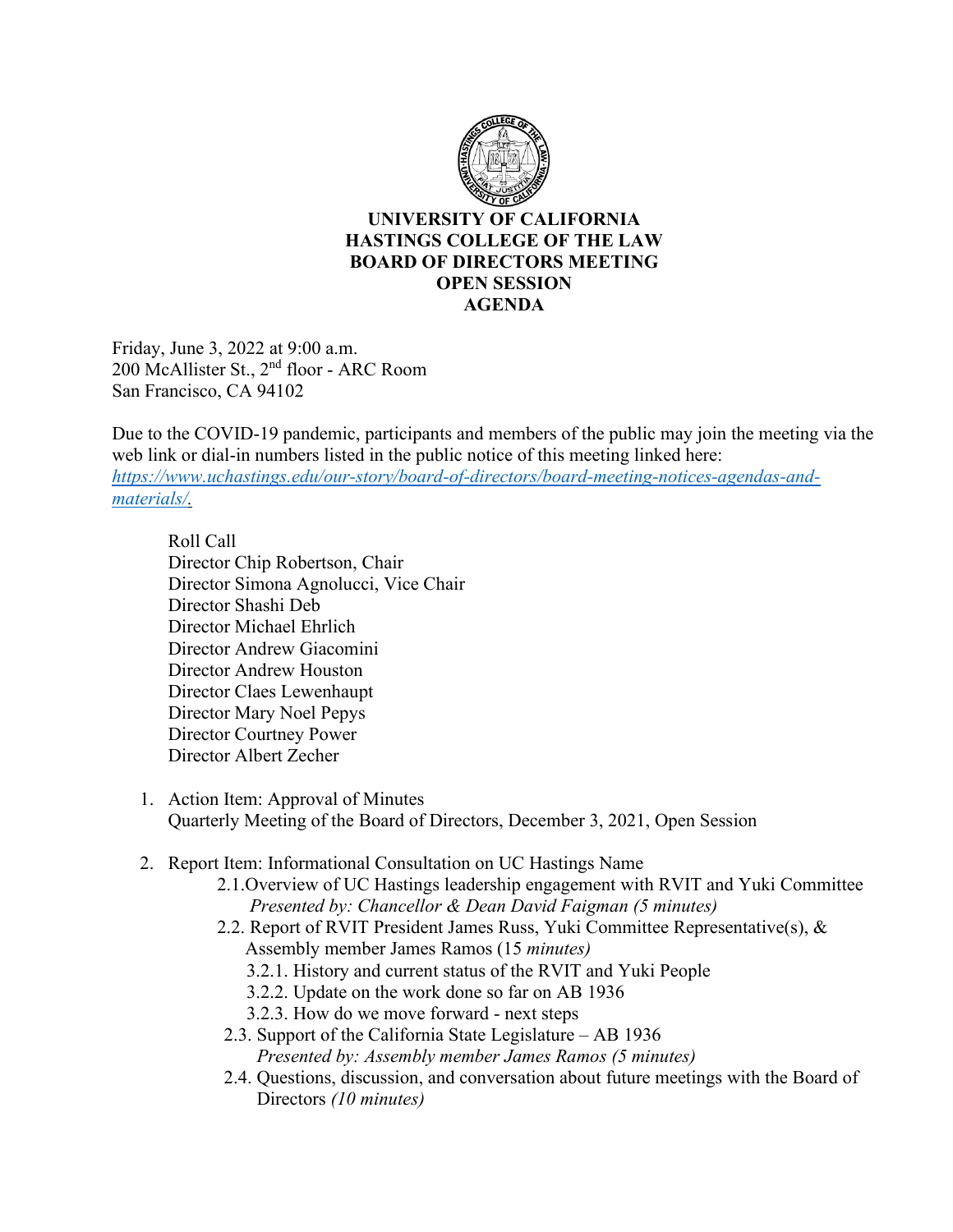3. Public Comment Period

*This is an opportunity for members of the public to comment on agenda items. Public comment on any agenda item will be limited to no more than two minutes per speaker and 30 minutes total. Groups or organizations that wish to comment on a particular item are encouraged to have a single representative speak for no more than two minutes. These limits can be varied at the discretion of the Chair. Persons who wish to speak on matters not on the agenda should make their request in writing to the General Counsel and Secretary of the College.*

## 4. Report of the ASUCH President

*Presented by: Outgoing (2021-2022) ASUCH President, Kameelah Sims-Traylor, Incoming (2022-2023) ASUCH President, Jack Grimm (10 minutes)*

- 5. Report of the Board Chair:
	- 5.1. Report of the Chair of the Educational Policy Committee: *Presented by: Academic Dean & Provost Morris Ratner*
	- 5.1.1. Informational Items:
		- 5.1.1.1.Employment Update
		- 5.1.1.2.Bar Success
		- 5.1.1.3.2023 Law School Rankings Analysis
		- 5.1.1.4.New Centers
		- 5.1.1.5.Campus Climate Advisory Committee
		- 5.1.1.6.End-of-Year Reporting on March 2020 Strategic Plan Implementation
	- 5.1.2. Action Items:
		- 5.1.2.1. New Faculty Hires; Faculty Transitions
	- 5.2. Report of the Chair of the Advancement and Communications Committee:

## 5.2.1. Report on Advancement

- *Presented by: Chief Development Officer Eric Dumbleton*
- 5.2.1.1.Comprehensive Campaign: Phase I Report
- 5.2.1.2.FY22 Fundraising Update
- 5.2.1.3.Alumni Engagement Update
- 5.2.1.4.Class of 1996 Student Video Competition
- 5.2.2. Report on Communications *Presented by: Chief Communications Officer Elizabeth Moore*
- 6. Report of Special Committee to Examine Historical Basis for Seeking a Name Change for the College
- 7. Action Item: Finance Committee Consent Calendar *Presented by: Chief Financial Officer David Seward, Committee Chair Albert Zecher The Finance Committee meeting was held via ZOOM meeting on Thursday, November 12, 2020. By unanimous vote, the Finance Committee submits the following Consent Calendar. Anyone*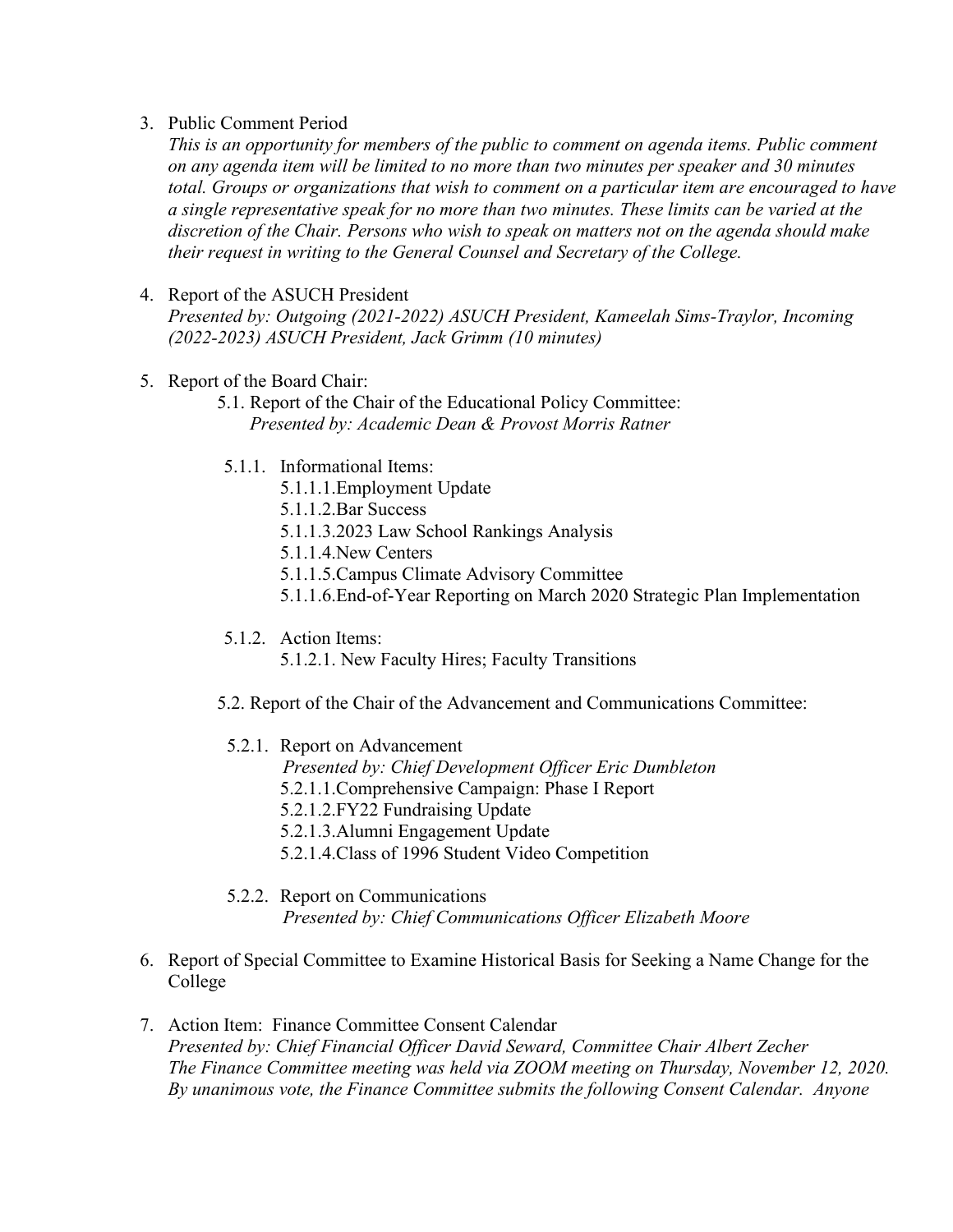*wishing to pull any item from the Finance Consent Calendar to discuss or act on, may request the Chair to remove the item from the Finance Consent Calendar. All remaining Finance Consent Calendar items shall be approved by the Board of Directors in a single vote without discussion.*

- 7.1 Approval of the 2022 Audit Plan (Attachment)
- \*7.2 Auxiliary Enterprises Proposed Budget 2022-23 (Attachment)
- \*7.3 State Contracts and Grants in Excess of \$100,000 (Attachment)
	- \*7.3.1 Renewal of Legal Research Software Lexis Nexis \*7.3.2 MSL/LLM/CSL Digital Marketing - MF Digital Marketing
	- \*7.3.3 Sidewalk Services Urban Alchemy Tenderloin Community Benefit **District**
	- \*7.3.4 Audit Services Moss Adams
	- \*7.3.5 CNDR Training Program California Labor Commission
	- \*7.3.6 Accommodated Final Exams Lease Rental & Equipment CORT
	- \*7.3.7 Bloomberg Industry Group License Agreement Bloomberg
	- \*7.3.8 Renewal of Software Support Services Library/IT Ellucian
	- \*7.3.9 Renewal of UCSF Security Guard Agreement- UCSF
- \*7.4 Nonstate Contracts and Grants in Excess of \$100,000 (Attachment)
	- \*7.4.1 CEQA Environmental Review LRCP Placeworks
	- \*7.4.2 Design Services LRCP Page Southerland Page, Inc
	- \*7.4.3 Student Housing Marketing Services LRCP Scion Group
	- \*7.4.4 Legal Education in Kosovo Classroom U.S. Department of State
	- \*7.4.5 Legal Education in Bosnia & Herzegovina Classroom– U.S. Department of State
	- \*7.4.6 Legal Education in Serbia Classroom U.S. Department of State
	- \*7.4.7 Legal Education Institutions in Ghana Classroom U.S. Department of State
	- \*7.4.8 Statewide Dementia Awareness Project Consortium Sub-award from UCSF
	- \*7.4.9 Technical Assistance SF Immigrant Legal Defense Collaborative– CGRS
	- \*7.4.10 Commercial Lease Amendment Philz Coffee
- \*7.5 Fund Transfer Wells Fargo Bank to General Endowment Pool (Attachment) \*7.6 UC Hastings Parking Garage – Rate Increase for 2022-23 (Attachment) \*7.7 UCSHIP Student Health Insurance Premiums for 2022-23 (Attachment) \*7.8 Nonstate Budget Changes 2021-22 –Dean's Discretionary Accounts (Attachment) (Attachment)
- \*7.9 Fiscal Operations Policies and Procedure Manual Updates (Attachment)
- 8. Report of the Chief Financial Officer
	- *Presented by: Chief Financial Officer David Seward*
		- 8.1. Long Range Campus Plan